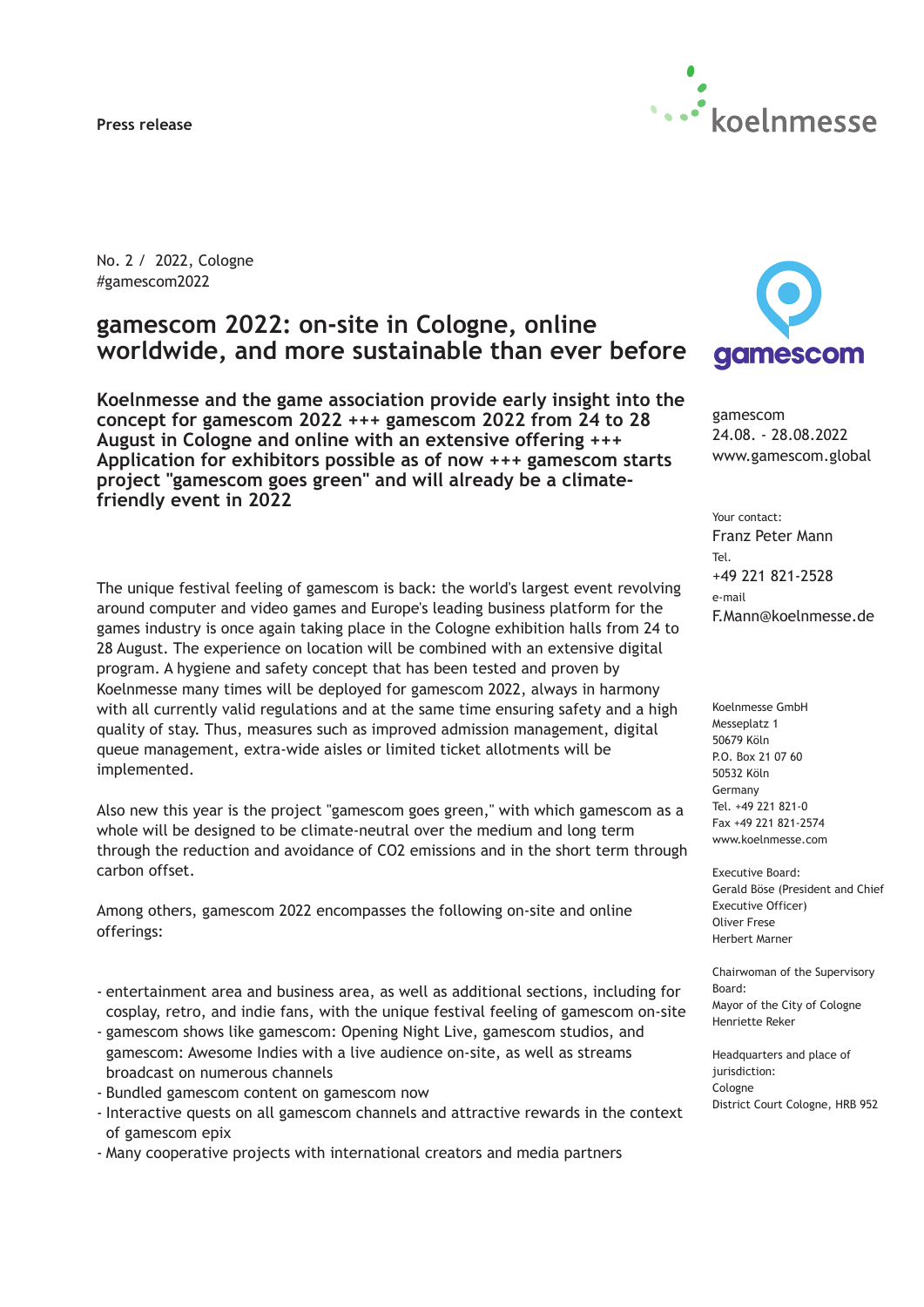

The weekly schedule of gamescom 2022 as well as further pictures can be found in [gamescom's image database.](https://www.gamescom.global/press-creator/multimedia/image-database/images-gamescom/)

Page 2/4

Felix Falk, Managing Director of game, the association of the German games industry: "All gamescom fans and partners have been waiting for this for two years: gamescom is finally returning to the Cologne exhibition halls, and thus also the unique festival feeling we had all been missing so much. This year we are combining the best of both worlds: our extensive digital program with the incomparable gamescom experience on-site. In the process, gamescom is also once again setting new standards in 2022, for example, in matters of sustainability: with our 'gamescom goes green' initiative, we will make gamescom a special and climatefriendly event together with visitors and exhibitors. We thus want to not only be a lighthouse for the many initiatives for environmental protection and climate action in the international games industry, but also a pioneer for international events in general."

Oliver Frese, COO of Koelnmesse: "We are now finally back again with gamescom – in Cologne and online! And this with a convincing momentum from the games industry. This pleases me greatly. Together we have set up a strong concept, in the context of which we of course also ensure the safety and health, as well as the well-being of all those present." Frese is equally looking forward to the 'gamescom goes green' initiative: "We at Koelnmesse have also long been working on balancing our business activity with societal and environmental needs. This is our ambition." Here it is good to have a strong partner like game at one's side, as well as exhibitors and visitors. It can only work together: "Everyone must contribute. With the pilot 'gamescom goes green', we are now placing ourselves at the forefront in matters of climate-friendly trade fairs – worldwide!"

Interested companies can compile and directly book their participation at [gamescom.global/take-part](https://www.gamescom.global/take-part) as of now.

## **gamescom goes green: Taking responsibility for climate action together**

Environmental protection and climate action play an important role for the games industry. Whether game developers or publishers, (e-sports) organizers, educational institutions, or service providers from the games sector: they have all long since recognized the urgency of the issue. The organizers of gamescom are also aware of their responsibility for climate action and have therefore initiated "gamescom goes green".

Building on already existing measures, such as free local public transport tickets, constant hall renovations, or the gamescom forest, Koelnmesse and the game association want to design gamescom as a whole to be climate-neutral over the medium and long term through the reduction, avoidance, and offset of CO2 emissions. In the short term and as a pilot project, gamescom 2022 will already become even more climate-friendly in a three-pillar program:

- **The core event**, with all of the areas for which Koelnmesse and the game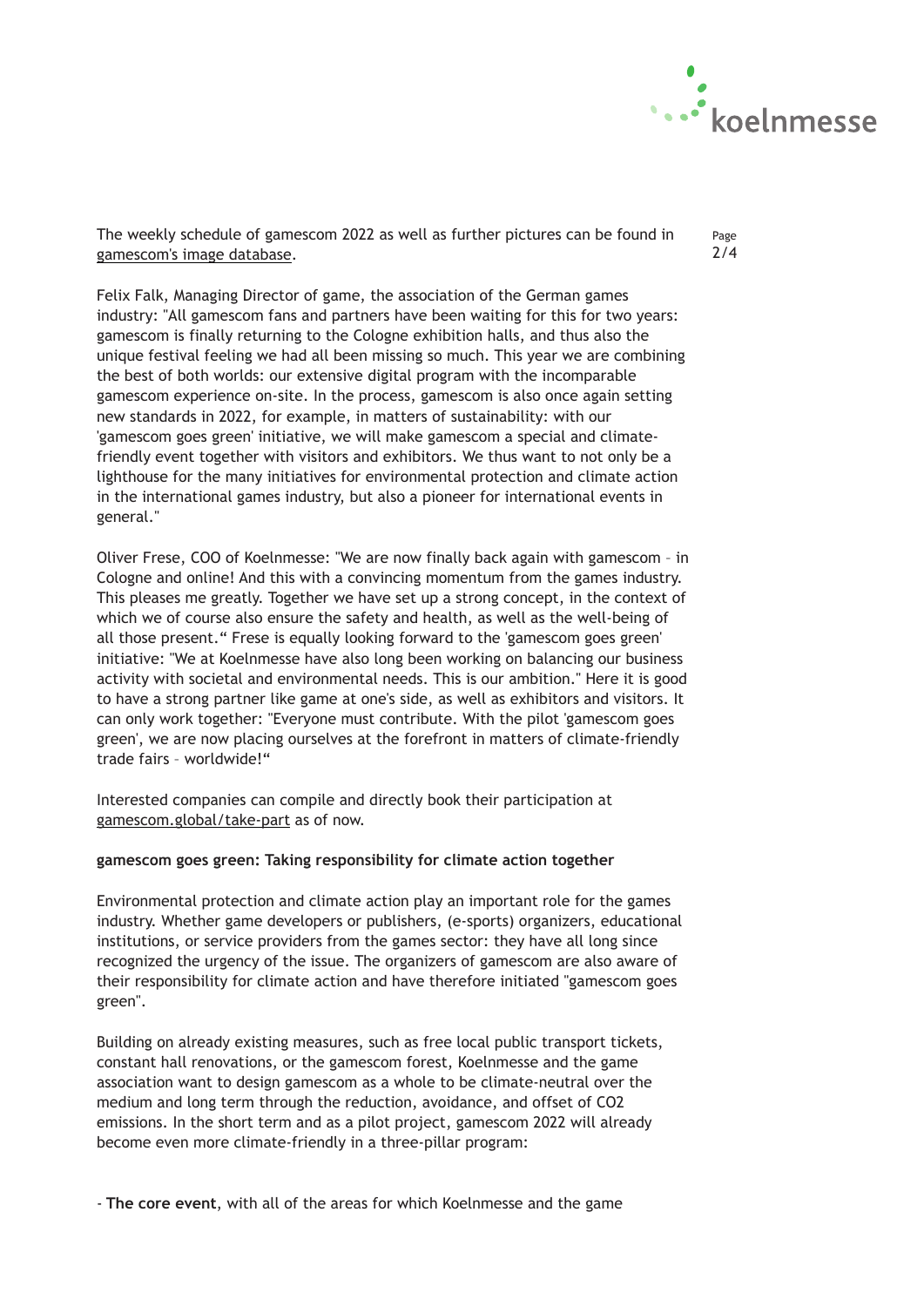

association are responsible (incl. fair grounds infrastructure, theme areas, personnel, and mobility), will be climate-neutral in cooperation with ClimatePartner. Koelnmesse and the game association will offset the calculated CO2 emissions through two certified carbon offset projects: a wind power project in northeastern Brazil and clean cooking stoves in Abuja, Nigeria.

- **Visitors** can make a voluntary contribution to climate action with a donation or the purchase of a "green ticket". The revenues will benefit the gamescom forest near Bayreuth that started in 2020 and has already grown to 20,000 m².
- **Exhibitors** can make a recommended climate contribution depending on the size of their stand. This also supports the carbon offset projects jointly selected by gamescom and ClimatePartner.

More information on gamescom goes green can be found at [gamescom.de/](https://www.gamescom.de/gamescom-goes-green) [gamescom-goes-green.](https://www.gamescom.de/gamescom-goes-green)

The gamescom organizers are working together for the first time with ClimatePartner for the calculation of the emissions resulting from the gamescom core event and the subsequent compensation. ClimatePartner is a solution provider in climate protection for companies and combines individual consultation with a cloud-based software that is unique on the market in this form. Customers can thus calculate CO2 emissions, reduce them, and offset the remaining emissions. Products and companies become climate-neutral In this way, which is confirmed by the ClimatePartner label.

Susanne Wöllecke, Head of Sales Germany at ClimatePartner, sees gamescom as a pioneer in the trade fair industry: "Climate action is about calculating your own CO2 emissions, reducing them, and offsetting residual CO2 emissions. gamescom's Event Carbon Footprint serves as the basis for reduction measures. Residual CO2 emissions are offset via certified carbon offset projects. It is also exemplary that gamescom is raising awareness about climate action among both exhibitors and visitors and providing the opportunity to get involved by making climate contributions."

#### **About gamescom**

gamescom is the world's largest event for computer and video games and Europe's largest business platform for the games industry. 2022 gamescom will take place in Cologne and online from Wednesday, 24. August to Sunday, 28. August. gamescom is jointly organized by Koelnmesse and game - Verband der deutschen Games-Branche e.V..

**Koelnmesse – industry trade fairs for the gaming sector:** Koelnmesse is an international leader in organising trade fairs in the gaming and entertainment segments. Hosted at the trade fair grounds in Cologne/Germany, gamescom is the world's largest event for computer and video games and Europe's largest business platform for the games industry. gamescom brings together passionate gamers, trade visitors and exhibitors from across the world with a highly effective approach – in person at the venue and digitally from anywhere in the world. This makes gamescom the premier B2C, B2B and B2G gaming event. In addition to the event at its Cologne headquarters, Koelnmesse is strategically expanding its portfolio

Page 3/4